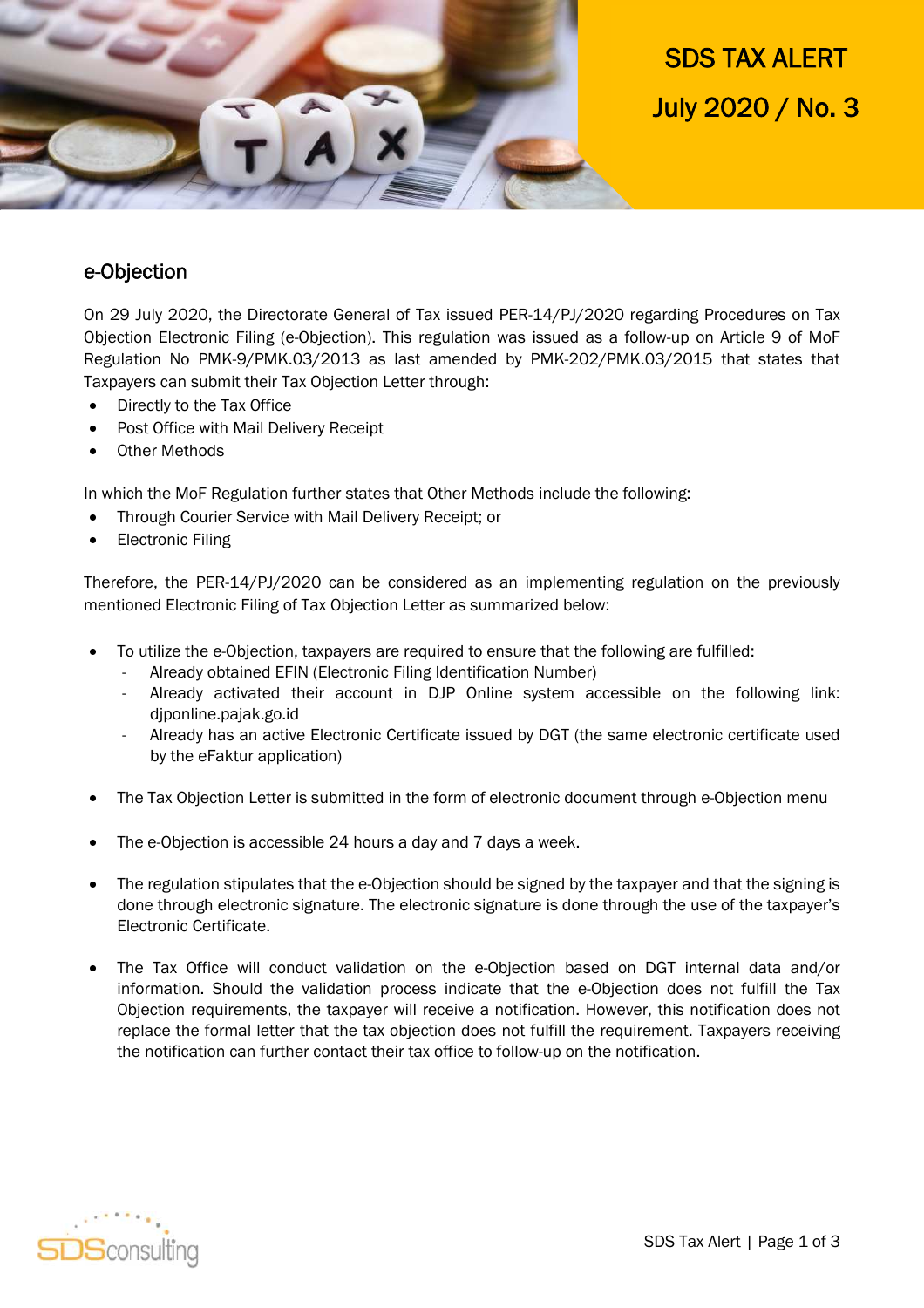

## SDS TAX ALERT July 2020 / No. 3

- Below is the step-by-step of the process:
	- 1. Taxpayer fill in the Tax Objection Letter as per instruction shown in the e-Objection and prevailing tax regulation
	- 2. Upon requested to fill in the reason / basis of the tax objection, taxpayers can opt to fill in the column provided (limited to 4.000 characters) or they can opt to upload the document in PDF format attachment (max size 5 Mb)
	- 3. Upon confirming that the information filled in is already correct; taxpayers can proceed to sign the Tax Objection Letter by filling in their electronic certificate passphrase.
	- 4. Upon signing, taxpayers can proceed to submit the Tax Objection Letter and shall receive an Electronic Submission Receipt
	- 5. The Electronic Submission Receipt is sent to the email registered in the DJP Online. Alternatively, taxpayers can also download the Electronic Submission Receipt through the e-Objection menu